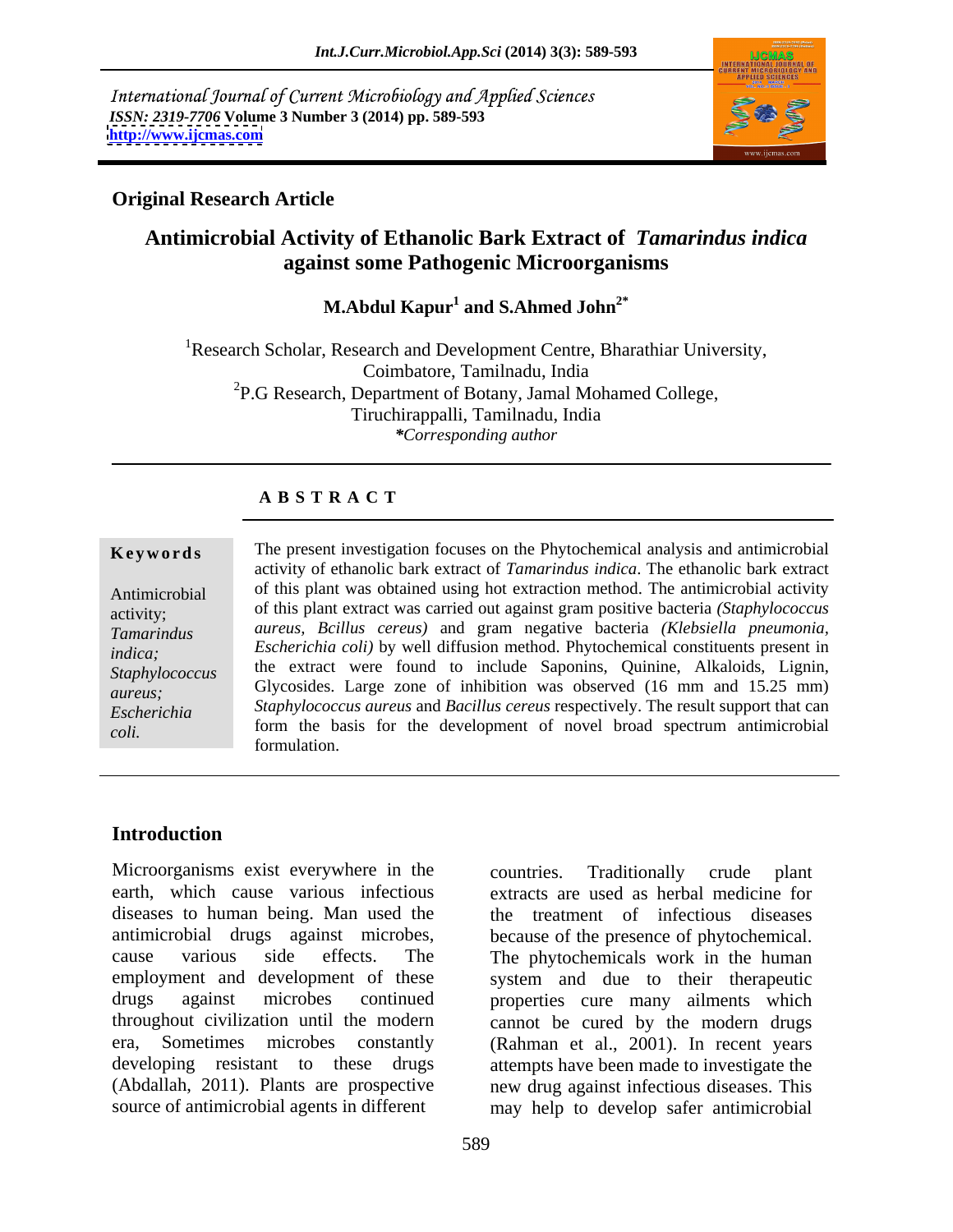drugs (Khanzada et al., 2008). The plant was concentrated under reduced pressure *Tamarindus indica* belongs to the family and preferred at 5ºC in air tight bottle until fabaceae. It is a tropical evergreen tree of India. It's pulp, seed, leaves and bark have been consumed as herbal medicine and as traditional food. The plant parts have been extensively studied in terms of The freshly prepared extract was subjected pharmacological activity of its major to standard phytochemical analysis to test compounds and result indicate potent for the presence of the phytoconsituents, antidiarrheal, antioxidant, antiinflammatory, wound healing and antimicrobial activities (Nikkon et al., 2003). The presents study is aimed to evaluate the antimicrobial activity of bark extract of *Tamarindus indica* against some pathogenic microorganisms. The bacterial strains used for the test were

Plant materials were collected from the the culturering of bacterial strains. wild in Trichy and it's surrounding area during the year 2013. Plants were identified and authenticated at the Botany department, Jamal Mohamed College, Trichy, Tamilnadu, India.

The freshly collected stem bark of each of the test organisms were *Tamarindus indica* was chopped into pieces and shade dried at room containing (20ml NA) the organism was temperature (32°C-35°C) to constant spread uniformly over the agar plate using<br>weight for 5 days 200gm of bark was spreader for uniform distribution of weight for 5 days. 200gm of bark was coarsely powdered using a mortar and bacteria. Using a sterile borer, well of postle and was further reduced to powder 0.5cm diameter was made in the pestle and was further reduced to powder using an electrical blender. (Predrag et al., 2005). The powder was transferred into closed container. The powdered bark 100gm was extracted with 70% ethanol in positive control. Later the plates were a soxhlet apparatus (boiling point 60- 80ºC) for 24 hours. The extract was filtered through a Buchner funnel with whatman NO 1 filter paper. The extract

further use (Aida et al., 2001).

### **Phytochemical Analysis**

tannins, saponins, alkaloids etc, (Fransworth, 1994).

### **Test Microorganisms**

**Materials and Methods**  $coll.$  All stock cultures were obtained from Microbiology laboratory at Jamal **Collection of Plant Materials** Mohamed College, Trichy-20. Nutrient *Staphylococcus aureus, Bacillus cereus, Klebsiella pneumoniae* and *Escherichia coli*. All stock cultures were obtained from Microbiology laboratory at Jamal agar (Himedia) was used as the media for the culturering of bacterial strains.

### **Determination of Antimicrobial Activity**

**Preparation of Extracts** by the direct plate method. From the The antimicrobial activity was performed by the direct plate method. From the bacterial culture about 50 micro liter of each of the test organisms were transformed into nutrient agar plates containing (20ml NA) the organism was spread uniformly over the agar plate using spreader for uniform distribution of bacteria. Using a sterile borer, well of 0.5cm diameter was made in the inoculated media in addition 0.5ml of bark extract was aseptically filled into the each well. Ampicillin 30mg was used as positive control. Later the plates were placed at room temperature for an hour to allow diffusion of extract into the agar. Then the plates were incubated at 37ºC for 24 hours.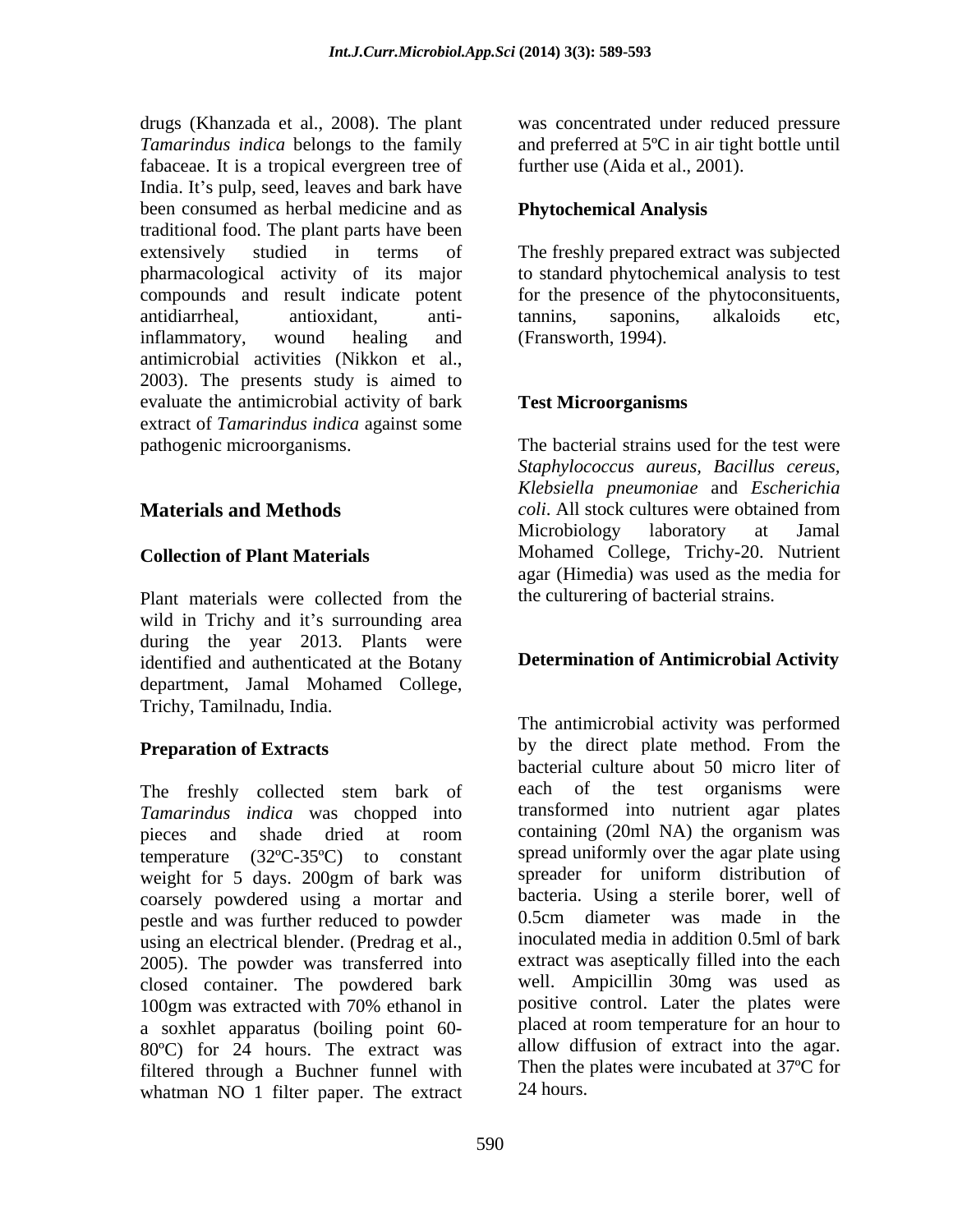| <b>Phytochemical constituents</b> | <b>Ethanolic bark extract of</b><br>Tamarindus indica |
|-----------------------------------|-------------------------------------------------------|
| Saponin                           |                                                       |
| Tannin                            |                                                       |
| Sterol                            | $\overline{\phantom{0}}$                              |
| Sugar                             |                                                       |
| Flavonoids                        |                                                       |
| Quinine                           |                                                       |
| Lignin                            |                                                       |
| Alkaloids                         |                                                       |
| Glycosides                        |                                                       |
| Qumarine                          | $\overline{\phantom{0}}$                              |

**Table.1** Phytochemical screening of *Tamarindus indica* bark extract

**Table.2** Antibacterial activity of Bark extract of *Tamarindus indica* with standard Ampicillin

| Tested organisms       | Zone of inhibition (mm) of Tamarindus indica bark extract |  |
|------------------------|-----------------------------------------------------------|--|
|                        | Bark extract 500 microgram   Ampicillin 30 microgram      |  |
| Staphylococcus aureus  |                                                           |  |
| <b>Bacillus cereus</b> | $1 - \Delta$                                              |  |
| Klebsiella pneumoniae  |                                                           |  |
| Escherichia coli       |                                                           |  |

## **Figure.1** Antibacterial Activity

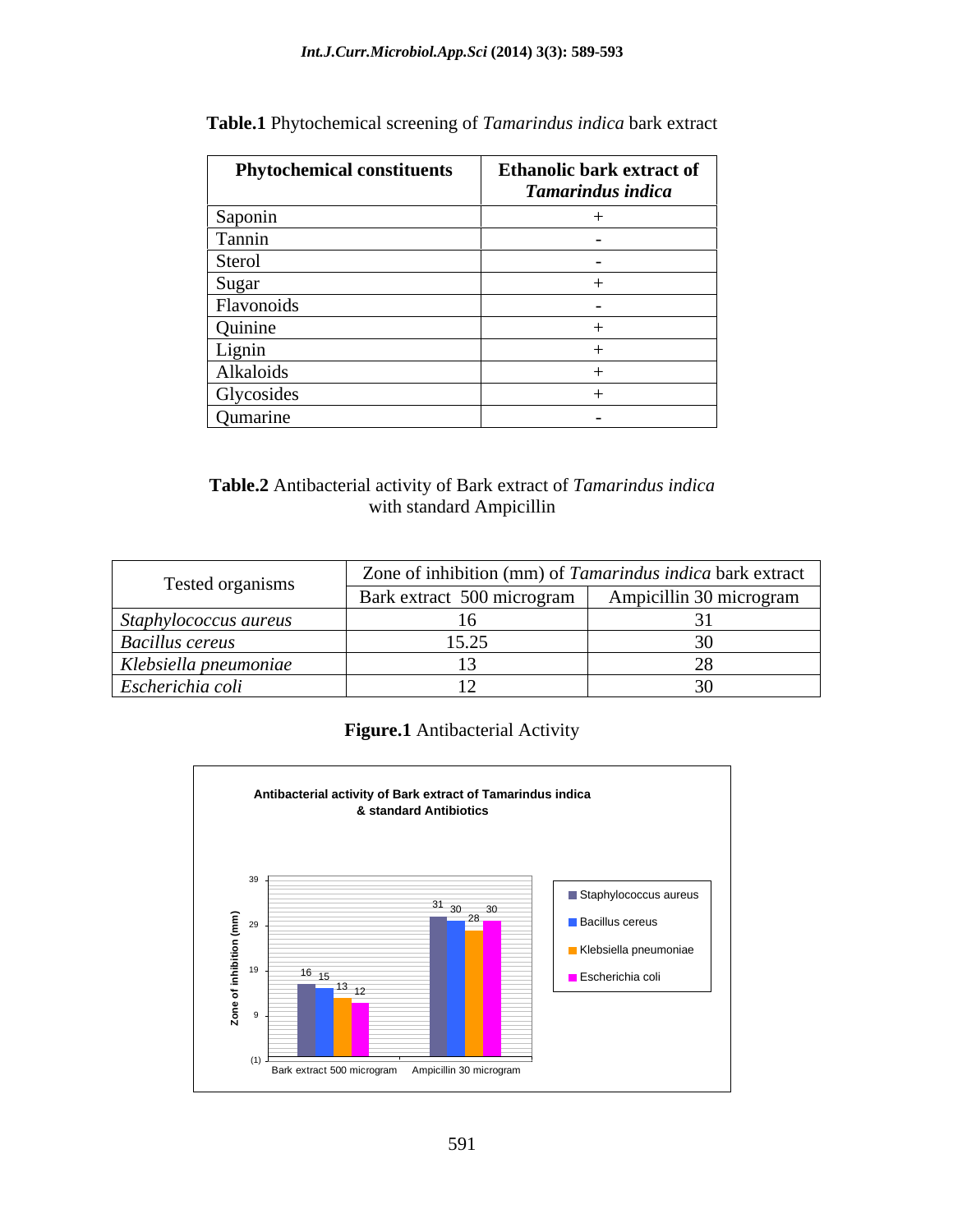Phytochemical screening of ethnolic bark extract of *Tamarindus indica* is presented in Table-1. It showed the presence of some bioactive compound in plant. It ethanolic bark extract ten bioactive constituents were tested and shown six positive result (Table 1). *In vitro* antibacterial activity of ethanolic bark extract of *Tamarindas*  Thanks are due to Correspondent, MIET *indica* with standard ampicilin against Arts and Science College, Trichy, for this gram positive (*Staphylococcus aureus*, *Bacillus cereus*) and Gram negative (*Klebsiella pneumoniae, Escherichia coli*) bacteria is presented in Table 2.

Determination of the inhibition zone by means of well diffusion method (Table 2)  $\qquad \qquad \text{Applied} \qquad \qquad \text{Pharmacutical}$ shows that bark extract of *Tamarindus* Science, 01(06): 16-20. *indica* exhibited an antimicrobial effects Aida P, Rosa V, Blamea F, Tomas A, against all tested bacteria. Highest zone of inhibition was found to be 16 mm well against *Staphylococcus aureus* and lowest zone inhibition was found to be  $12$  98

In this present study has been indicated that medicinal plants are backbone of traditional medicine and the antibacterial activity of plant extract is due to different chemical agent in the extract which were classified as active antibacterial Doughari, J.H., 2006. Antimicrobial

In the present study, ethanolic bark Fransworth. N.R. 1994. extracts of *Tamarindus indica* tested positive for the presence of alkaloids, discovery. Ciba Foundation glycosides, saponins and etc. Alkaloids is a plant derived compound responsible for  $\overline{p}$ ,  $\overline{p}$ ,  $\overline{q}$ ,  $\overline{q}$ ,  $\overline{q}$ ,  $\overline{q}$ ,  $\overline{q}$ ,  $\overline{q}$ ,  $\overline{q}$ ,  $\overline{q}$ ,  $\overline{q}$ ,  $\overline{q}$ ,  $\overline{q}$ ,  $\overline{q}$ ,  $\overline{q}$ ,  $\overline{q}$ ,  $\overline{q}$ ,  $\overline{q}$ , the anti bacterial activity (Doughari, 2006). Glycosides serve as defense Kazi, T., Usmanghani, K., Kabir, A mechanisms against predation of many microorganisms (De, et al., 1999). This constituents of *tamarindus indica*. may explain the demonstration of anti Medicinal plant in sindh; Pak. J. Bot., bacterial activity by the stem bark of  $40(6)$ :  $2553-2559$ . *Tamarindus indica* (Doughari, 2006).

**Results and Discussion** From this study we can conclude this investigation has opened up the possibility of the use of this plant in drug development for human consumption for various infectious diseases.

## **Acknowledgement**

No significant achievement can be a solo constant encouragement.

## **References**

- Abdallah EM. 2011. Plants:An alternative source for antimicrobials. Journal of Applied Pharmaceutical
- Science,01(06): 16-20. Aida P, Rosa V, Blamea F, Tomas A, Salvador C. 2001. Paraguyan plants used in traditional medicine. Short communicaton. *J Ethnopharm.* 16: 93- 98
- mmwell against *Escherichia coli.* De, M., Krishina De, A. and Banerjee, A.B. 1999. Anti microbial screening of some Indian spices. *Phytother. Res.,* 13: 616- 618.
	- Doughari, J.H.,(2006. Antimicrobial activity of *Tamarindus indica* Linn. *Trop. J. Pharm. Res.,* 5: 597-603.
- compounds (Rojas et al., 1992). activity of *Tamarindus indica* Linn. Doughari, J.H.,2006. Antimicrobial *Trop. J. Pharm. Res.,* 5: 597-603.
	- Fransworth, N.R. 1994. Ethnopharmacology and drug discovery. Ciba Foundation Symposium 185. *Wiley, Chichester,* pp.42-59.
	- Khanzada, S.K., Shaikh, W., Sofia, W., Kazi, T., Usmanghani, K., Kabir, A and Sheerazi, T.H. 2008. Chemical constituents of *tamarindus indica*. Medicinal plant in sindh;*Pak. J. Bot*., 40(6): 2553-2559.

Nikkon, F., Saud, Z A., Rahman, H. and